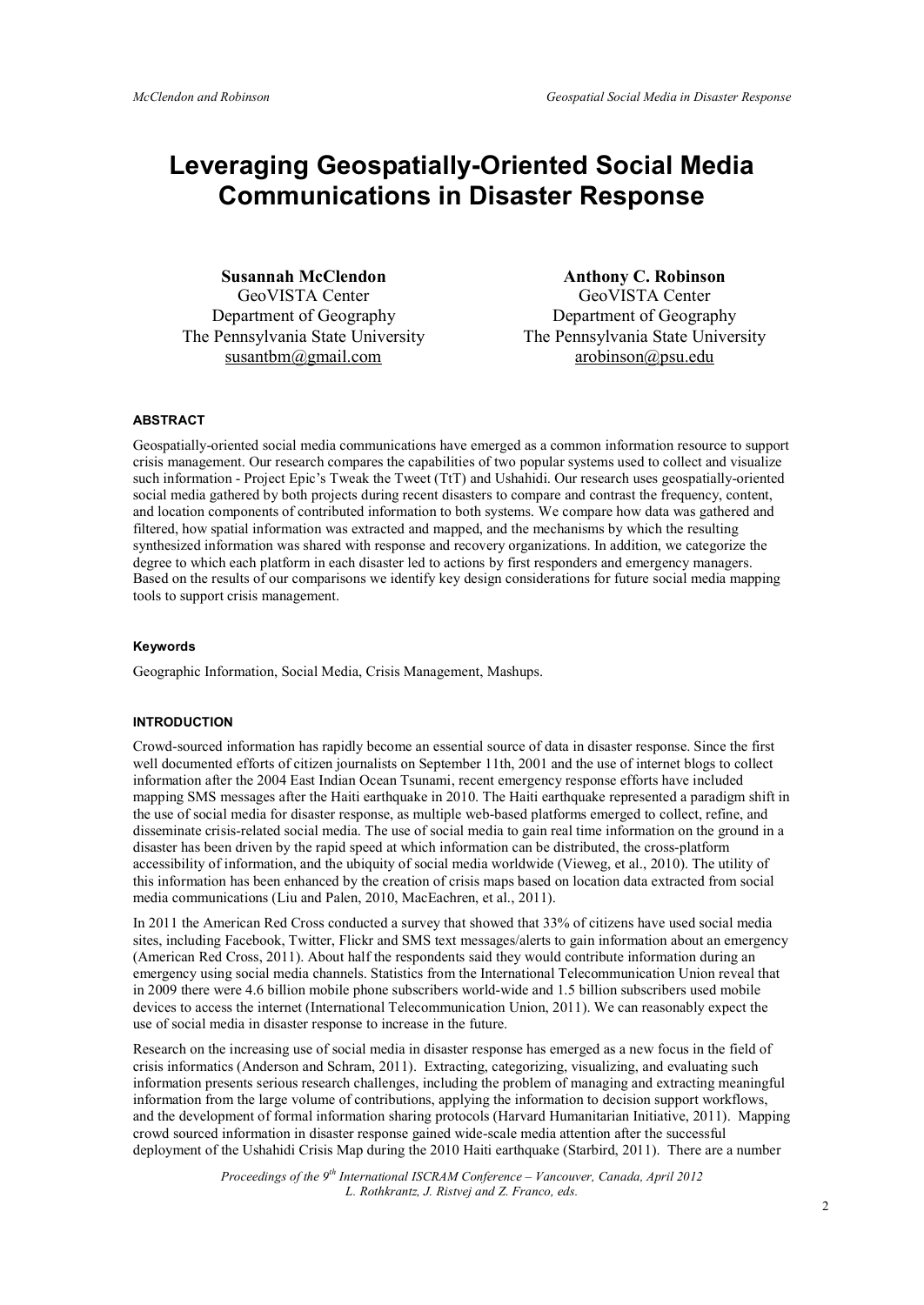of specific challenges involved in mapping social media communications, including the extraction of accurate location information, and the application of useful and usable cartographic representations to visually support situational awareness in crises. Research on the integration of Geographic Information Systems (GIS) and crowdsourced information from social media has focused more on the challenges of extracting action items and location information from social media feeds (MacEachren, et al., 2011) and less on the utility of the extracted information and the effectiveness of associated crisis maps to support emergency response.

Our research examines two applications that have leveraged geospatially-oriented social media during recent disasters; the Tweak the Tweet (TtT) project from Project Epic (Starbird and Palen, 2011) and Ushahidi (Okolloh, 2009), both of which have been used to create crisis maps of content collected from social media sources during recent disasters. For each application we examine collected data, information products, and evidence of subsequent response actions for two recent disasters; the 2011 Joplin tornado and 2010 Fourmile Canyon fire for Tweak the Tweet, and the 2010 Haiti earthquake and 2010 Gulf Oil Spill for Ushahidi. Other efforts have used crowdsourced information during recent disasters, including the open source Sahana platform (Currion, et al., 2007) and the collective effort of the Crisis Mappers Network (crisismappers.net). However, Sahana utilized data feeds directly from Ushahidi and TtT, and the Crisis Mappers Network is focused on connecting and empowering crisis collaborators, and does not offer their own specialized technology platform.

We begin with background information, including an overview of geospatially-oriented social media, followed by a brief history of TtT and Ushahidi. Next, we evaluate how each organization collected, processed and geolocated these social media communications and compare and contrast the cartographic representations and reporting capabilities of the resulting crisis maps. We then examine the effectiveness of each application by identifying examples of actionable items used by military, government and non-government organizations that emerged from the use of these crisis maps. Finally, we conclude with key design considerations for future efforts to leverage geospatially-oriented social media in crisis informatics.

### **GEOSPATIALLY-ORIENTED SOCIAL MEDIA**

Many social media sources, including Twitter, allow users to tag reports with coordinates to indicate their location on Earth. This information is easy to process and represent on a map, but does not necessarily represent an "actionable" location. A more substantive challenge is associated with making use of textual descriptions of place (placenames and less-specific geographic features), like those often included in an SMS text message. Placenames in text can be geocoded to assign location coordinates, but placenames are usually associated with irregular areas (for example, the New York City metro area) at least as often as one might ever associate them with a specific coordinate location on earth (the centroid of the legal boundary of New York City). Determining less-specific geographic features is also of critical importance when using geospatially-oriented social media.

Both platforms make use of social media collected from SMS and Twitter messages. SMS or "text messaging" is a short messaging service that allows for the storage and retrieval of short 160 character messages across global cellular telephone networks. Location information is not automatically attachable to SMS data, and must be inferred from the message itself. Twitter is a microblogging service that allows users to post messages up to 140 characters called Tweets via mobile phones or web accessible devices. Twitter users follow other users to see their tweets in a Twitter feed. The Twitter user community has developed linguistic markers to facilitate communication; including the  $\omega$  symbol to address users ( $\omega$ username); the RT abbreviation to represent a retweet (RT @username); and # or hashtag to indicate keywords. Hashtags allow users to search Twitter feeds or to follow trends (Zappavigna, 2011). Location information can be added to a tweet using a phone's GPS capabilities, and can also be inferred from user profiles and mentions of placenames in messages themselves.

#### **PROJECT EPIC AND TWEAK THE TWEET**

Project Epic is research effort at the University of Colorado that aims to improve methods of public information gathering and dissemination during emergency situations. The project's mission is to couple computational methods with behavioral knowledge on how people develop information using social media in crisis situations (Palen, et al., 2010). One Project Epic research project, Tweak the Tweet, was first presented in 2009 as a simple set of standardized communication practices coupled with a technology platform for making sense of crisis Tweets (Starbird, 2011, Starbird and Palen, 2011). TtT asks users to tweet using a crisis specific microsyntax designed to enable real-time processing of Tweets. TtT features a web-based tool for collecting and visualizing contributed information using the Twitter API to continually-update a database. The categorized information is displayed on a simple map mashup using the Google Maps API.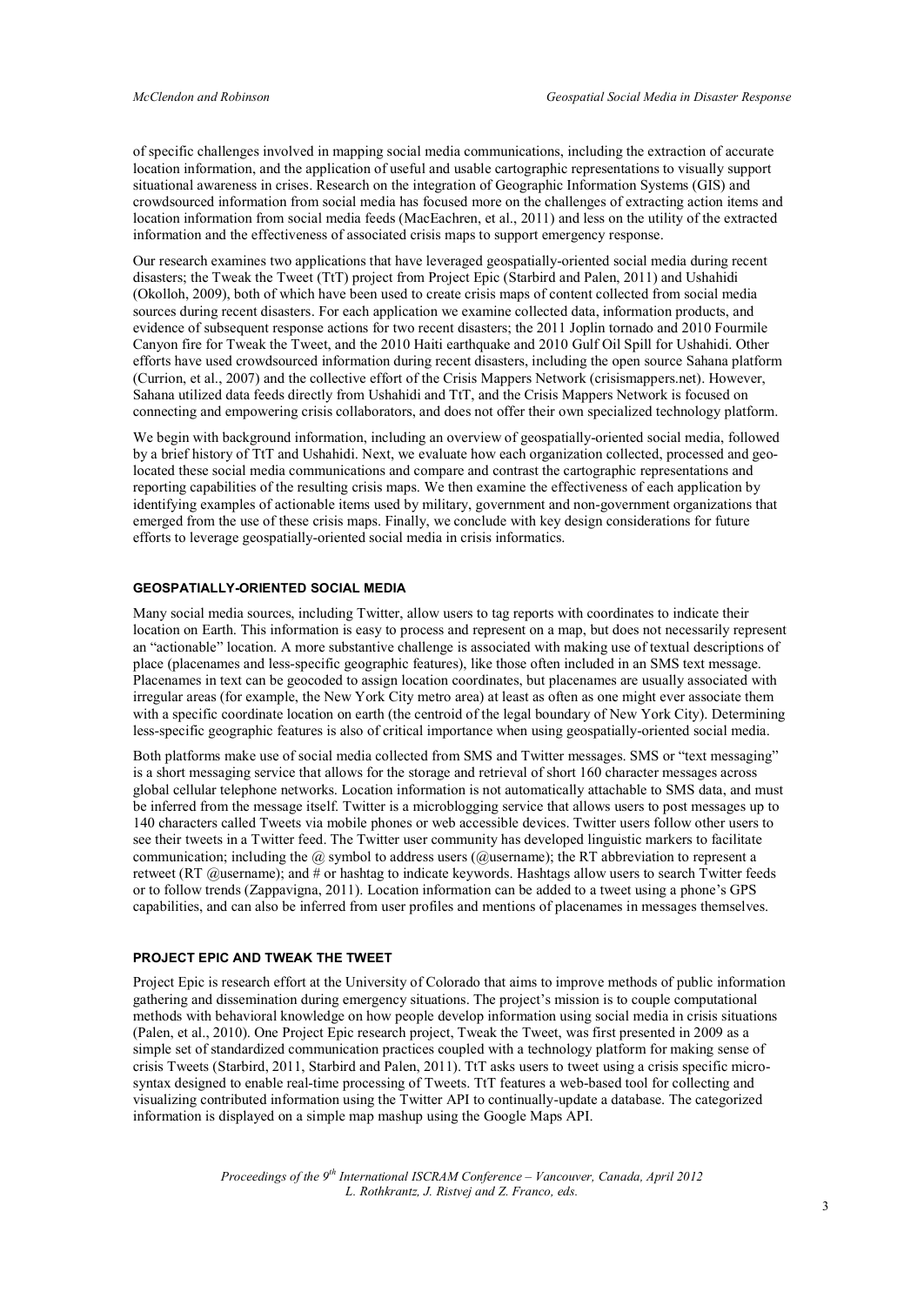The TtT micro-syntax is based on primary or main hashtags that can be used in any crisis situation and are designed to indicate the "who, what, and where" of the Twitter message content. For example, #name or #contact can be used to indicate "who"; #need, #shelter, #road, #open, #damaged can be used to indicate "what"; and #loc can used indicate "where". These hashtags are used in conjunction with an event tag to organize the crisis. Event tags can be spontaneously generated during an event, like #joplin or #tornado, or prescribed by the TtT micro-syntax like #4MileFire. Used together, the primary and event hashtags format meaningful machine readable tweets.

TtT was first deployed in the aftermath of the Haiti earthquake in January 2010 with the goal of having responders and agencies on the ground use the syntax. The first deployment did not have any associated mapping functionality, and the micro-syntax was not widely adopted by first responders or the public. Despite that, volunteers from Crisis Commons, TtT and other organizations tweeted or retweeted almost 3000 unique tweets formatted with the TtT syntax (Starbird and Palen, 2011). Since 2009, TtT has added a mapping component to their system design and the application has been deployed for over twenty major crises.

### **USHAHIDI**

Ushahidi began as a non-profit African technology company that was developed to map incidents of violence in Kenya following elections in 2008. Ushahidi's mission is to develop platforms for sharing crisis information and personal narratives (Okolloh, 2009) and has since grown to develop tools to facilitate the democratization of information in broader contexts. The open source software tools developed by Ushahidi automate the collection of incident reports using cellular phones, email, and the web and facilitate the mapping of report locations in an interactive map mashup along with descriptive data to contextualize events.

Ushahidi offers three core products: the Ushahidi Platform, the SwiftRiver Platform, and Crowdmap. The Ushahidi Platform combines interactive mapping with the ability to capture real-time data streams from mobile messaging services and Twitter, and also supports email and web forms. It also provides spatial and temporal views of collected data. The SwiftRiver Platform allows for the real-time filtering and verification of data from these multiple data streams, including the ability to automatically categorize information based on semantic analysis, provide analytics and insight into user relationships and data trends, facilitate information validation and qualification, and it offers an interactive dashboard for monitoring and reporting purposes. Crowdmap is a cloud-hosted solution designed to support rapid launches of both the Ushahidi and SwiftRiver platforms.

Since 2009, deployments of Ushahidi platforms have focused on election monitoring, reporting human rights violations, disease surveillance, wildlife tracking, and disaster response. Though there were several deployments of the Ushahidi platform prior to the 2010 Haiti earthquake, it was the Haiti crisis that brought Ushahidi international attention. Ushahidi adoption since the 2010 Haiti earthquake has seen significant growth.

## **DATA COLLECTION, MANAGEMENT, AND IDENTIFYING LOCATIONS**

Both TtT and Ushahidi utilize technical and manual methods to collect, refine, and add meaning to data. The following sections describe how each platform is designed, how they manage data, and how they derive location information from collected social media reports.

#### **Tweak the Tweet**

After the initial launch of TtT during the 2010 Haiti earthquake, TtT refined its aims to promote *crowdfeeding* after analysis of results from the deployment in Haiti highlighted the difficulty of getting the crowd to adopt a micro-syntax for Twitter (Starbird and Palen, 2011). TtT promotes the monitoring of social media sites by volunteers (called voluntweeters) during a crisis and they disseminate information back into the crowd using the TtT micro-syntax. In addition, voluntweeters promote the use of the syntax through conversations with other responding organization volunteers and by posting instructions and links to TtT crisis maps on social media sites. For the events we researched, TtT prescribed a micro-syntax with event tags including #boulderfire, #boulder, #4MileFire, #joplin, and #tornado.

The TtT software platform utilizes the Twitter Streaming API to identify tweets based on the TtT micro-syntax and stores the tweets in a MySQL database, parsing the information into key-value pairs based on hashtags. The platform uses Google maps to map the tweet content after the location has been determined. At regular intervals a Ruby script parses the messages filtered by hashtags into a MySQL database and the script in turn updates a public Google spreadsheet. Because machine processing may miss meaningful data in the tweet, such as placenames and other locations, the TtT process uses a combination of automatic and manual processing by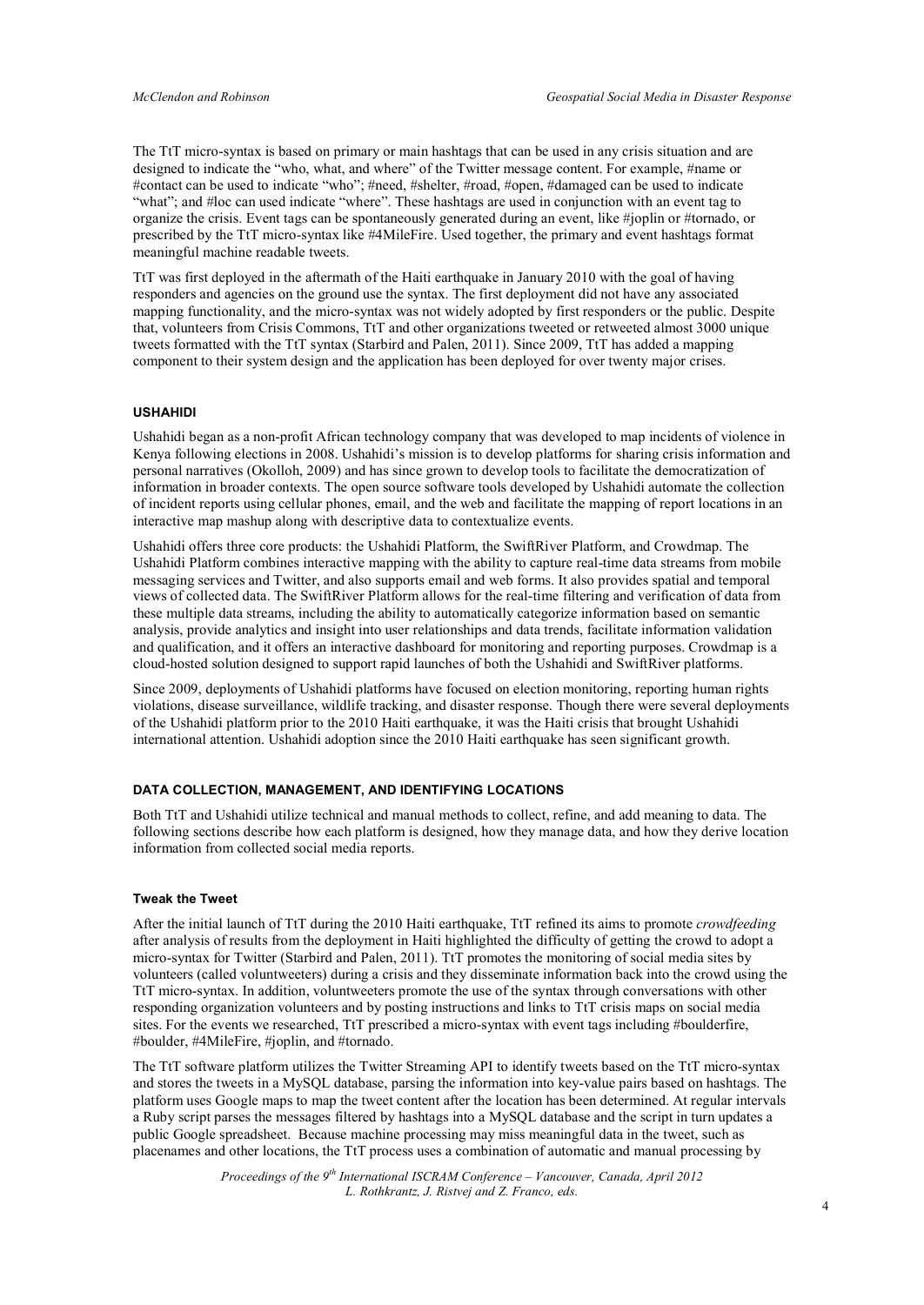volunteers to populate data in the event spreadsheet. For this research we downloaded spreadsheets for the 2010 Boulder Fourmile Canyon fire and the 2011 Joplin tornado disasters. These TtT–hosted spreadsheets contain all the events collected for each disaster.

#### **Ushahidi**

In the hours following the 2010 Haiti earthquake, Ushahidi staff deployed the Ushahidi Haiti Crisis Map. Working in the United States, they gathered information from media reports and social media sources. Approximately 85% of Haitians had access to cellular telephones and the cellular telephone infrastructure, though damaged, was quickly repaired. Within days a SMS short code number was set up in collaboration with phone companies and U.S. State Department resources and advertised through local radio stations. The messages received via SMS were sent to an automated system set up to facilitate message translation and mapping of the data by volunteers (Heinzelman and Waters, 2010).

Shortly before the 2010 Gulf Oil Spill, students at Tulane University began development of a crisis map to document oil refinery accidents using the Ushahidi platform. On the day the class presented the GIS map, the Deepwater Horizon oil rig exploded in the Gulf of Mexico (Dosemagen, 2010). The Louisiana Bucket Brigade, an environmental organization, worked with Tulane students to launch the Oil Spill Crisis Map to give Gulf residents a chance to contribute information about threats to their community and ecosystem from the oil spill. Data for the map was submitted via SMS, Email, Twitter and web forms. Citizens were encouraged to make a reports based on health issues, wildlife sightings, and other notable impacts they may witness in the region.

The Ushahidi API (Ushahidi, 2011) supports data exchange in XML (Extensible Markup Language) and JSON (JavaScript Object Notation). Ushahidi software supports PHP scripting and is designed to work with MySQL and is usually run on an Apache web server. Ushahidi software can be configured to work with common SMS gateway providers to process and deliver SMS messages, and it can be configured to use the Twitter Streaming API to process Tweets. Data can be exported from MySQL via a PHP script to a Google spreadsheet. The Ushahidi map template is designed with a link to download the raw data in a Google spreadsheet, but because the Ushahidi platform is open source and can be modified by the organizations that deploy the software, not all organizations include the ability to download the data. For the 2010 Haiti earthquake and the 2010 Gulf Oil Spill, we were able to download spreadsheets with data covering six months after the initial incidents.

#### **Streaming Data and Scalability Challenges**

Collecting data from social media communications like Twitter and SMS is difficult due to the large datasets that can be generated in a short amount of time. A key challenge has emerged in automating the extraction of useful and actionable data from such sources. In fact, applying structure to content using tweets with a microsyntax to enhance computational automation was part of the original intent behind the TtT project. Challenges associated with filtering, managing, analyzing and translating large volumes of social media communications are being addressed through ongoing development of The SwiftRiver platform by Ushahidi.

During the first deployment of TtT for the 2010 Haiti earthquake, the syntax was not widely adopted by citizens and first responders, but the syntax was picked up by people who spontaneously volunteer during a crisis (Starbird and Palen, 2011). TtT efforts spurred a network of volunteers that helped give structure to the social media communications that were transpiring on Twitter during both the 2011 Joplin tornado and 2010 Boulder Fourmile Canyon fire crises. These volunteers adopted the TtT syntax and translated information from multiple sources using the syntax before tweeting it out to their followers. These followers were diverse, including media outlets, the American Red Cross, FEMA, and other relief organizations. This type of volunteerism was promoted to direct Twitter communications so that automatic filtering of Tweets would be more effective.

During the 2010 Haiti earthquake, Ushahidi enlisted volunteers to assist with handling the large volume of data. SMS messages began to flow at a rate of 1,000 to 2,000 a day and were passed directly from the cellular telephone provider to an automated system, designed by Ushahidi developers for coordinating volunteers. Volunteers manually translated the messages from Haitian Creole and then filtered and determined locations (Meier and Munro, 2010). The system supported message translation with a lead time of less than ten minutes.

#### **EXTRACTING LOCATION INFORMATION**

One of the most challenging aspects of using social media data during a disaster is extracting unambiguous and accurate location information. Locations are essential for determining if a message is actionable (Munro, 2011). Location can be determined in several ways, including processing location references like a place name or street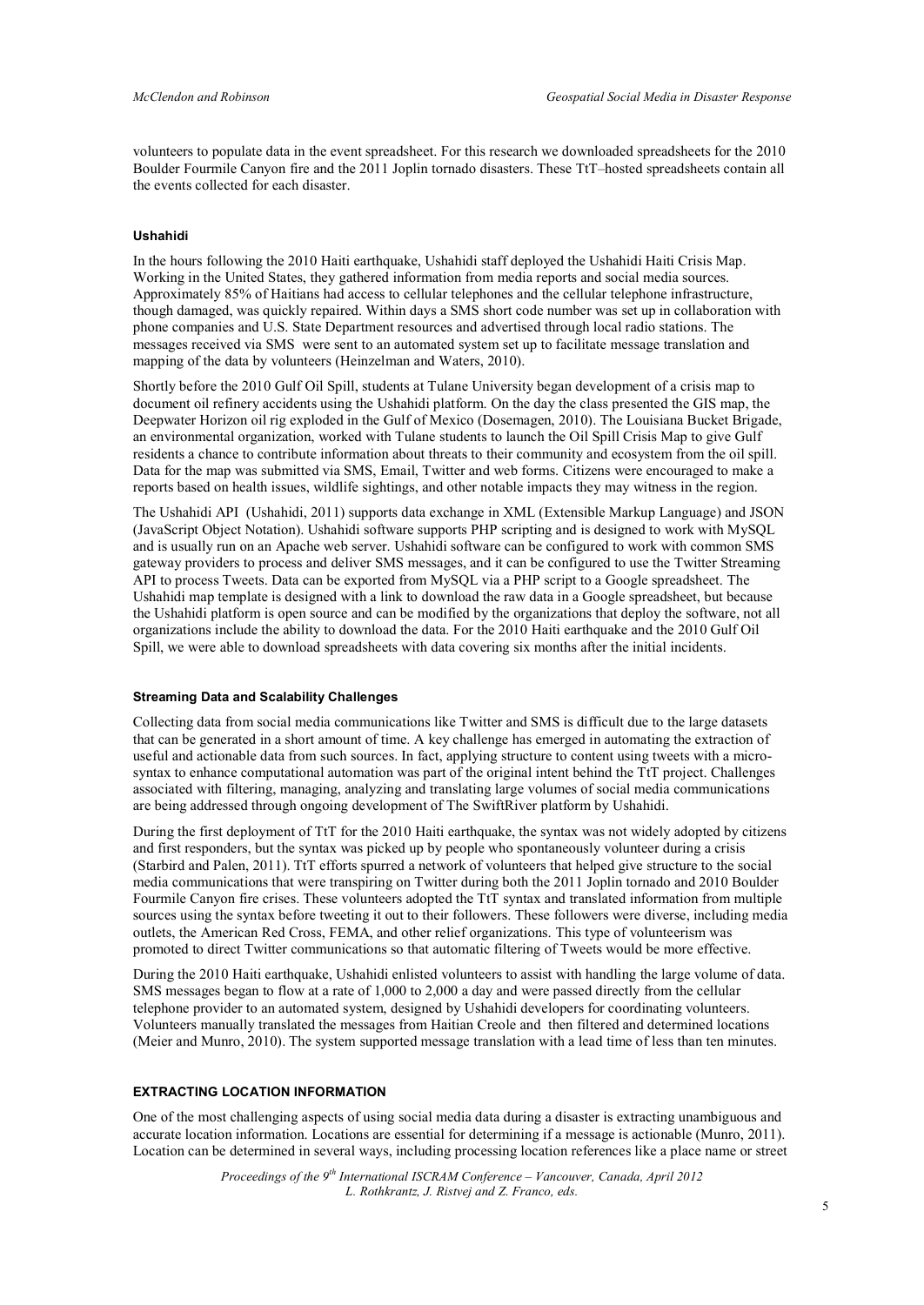address in message content; explicit coordinates derived from geo-location services from cellular phones; and extraction of location information in a user's social media account profile (Bellucci, et al., 2010, Field and O'Brien, 2010). Table 1 illustrates examples of profile-derived location information shown in Tweets 5-8.

| Tweet | Time                 | <b>User</b>        | Tweet                                                                                                                                             | Location                     |
|-------|----------------------|--------------------|---------------------------------------------------------------------------------------------------------------------------------------------------|------------------------------|
|       | 11.21 pm 23 May 2011 | $@$ sarahgracesitz | RT $@$ shawncmatthews: Here is a great resource for<br>donation centers #joplin #tornado #relief<br>http://ow.ly/515zC                            | iPhone: 37.112511,-93.303925 |
| 2     | 11.18 pm 23 May 2011 | @CajunTechie       | If you want to donate clothing of all sizes to displaced<br>residents in #Joplin #Missouri you can drop it by 702<br>Moffet #tornado              | ÜT: 36.874136,-94.873582     |
| 3     | 10.07 pm 23 May 2011 | @pbdoetmee         | Ronduit dramatisch fotowerk na de tornado hit-down in<br>Joplin, Missouri, USA http://bit.ly/jiw6Kg<br>#indrukwekkend #joplin #tornado            | 51.953923,6.008155           |
| 4     | 11.35 pm 23 May 2011 | @PeterKinder       | Just confirmed I will be guest on @IngrahamAngle<br>radio show Tuesday morn 5/24/11 9:30 CDT talking<br>#Joplin #MO #tornado relief, update #pdk  | iPhone: 0.000000.0.000000    |
| 5     | 10.48 pm 23 May 2011 | @maryfranholm      | RT @OzarksRedCross: #CBCO FB site says: CODE<br>RED 4 blood donations 4 the #Joplin #tornado has<br>been lifted. Thanks 2 so many of you donat    | Lost in a good book          |
| 6     | 10.39 pm 23 May 2011 | @Jeannie Hartley   | RT @OzarksRedCross: #RedCross update here:<br>http://bit.ly/jZ3Ivp #Joplin #tornado                                                               | Universe                     |
| 7     | 10.36 pm 23 May 2011 | @wheelertweets     | RT @Jeannie Hartley: #Tornado #Joplin #mo<br>@info4disasters @Redcross @kcredcross @1stAid4<br>@wheelertweets @jnicky63 @viequesbound<br>@Lady1st | Tunis, Tunisia               |
| 8     | 11.02 pm 23 May 2011 | @JoplinMoTornado   | GOODNEWS: 7 people were rescued from the debris<br>today! #joplin #tornado -G                                                                     | Joplin, Mo                   |
| 9     | 11.02 pm 23 May 2011 | @DAOWENS44         | RT @OzarksRedCross: #CBCO FB site says: CODE<br>RED 4 blood donations 4 the #Joplin #tornado has<br>been lifted. Thanks 2 so many of you donat    |                              |

**Table 1. Tweet Examples from the 2011 Joplin Tornado.** 

Location information included within a Twitter or SMS message as a text reference (e.g. a user mentions a specific place by name) must be extracted and geocoded to obtain coordinate information. Latitude and Longitude coordinates can also be included with messages as geospatial metadata. The process of manually or computationally assigning such metadata is called geo-tagging. Twitter included the ability to geo-tag tweets in 2009 (Bellucci, et al., 2010). Because of privacy concerns, social media applications and cellular phones usually require users to opt-in to enable geo-tagging. The SMS protocol does not incorporate geospatial metadata and typical messages sent from cellular phones via SMS will not contain location information (Munro, 2011). However, GeoSMS (geosms.wordpress.com), a location-enabled SMS standard, can embed geospatial metadata into a URI (Uniform Resource Identifier). MacEachren, et al. (2011) notes that the proportion of users who enable geo-tagging is still small. However, geo-tagging alone is no guarantee the message content is meaningful. Of three geo-tagged examples in Table 1, two geo-tags are close to Joplin in Springfield, Missouri (1) and the nearby city of Miami, Oklahoma (2), while the location in Tweet 3 is in the Netherlands.

The Ushahidi platform does not contain a mechanism to automatically geocode implicit location information, but the SwiftRiver Platform does incorporate tools that use natural language processing and a gazetteer to return coordinate locations based on place names. The Ushahidi platform will extract geospatial metadata from social media feeds if it exists. For the Ushahidi 2010 Haiti earthquake map, the majority of information gathered came via SMS and not geo-tagged. Location information from SMS messages was translated by volunteers who used a variety of resources to obtain coordinate locations from the translated messages. Many of the volunteers were originally from Haiti and used their own geographical knowledge of the region combined with Open Street Map to pinpoint extract coordinates (Heinzelman and Waters, 2010). For the Ushahidi 2010 Gulf Oil Spill map we were unable to determine which specific methods were used to geo-locate implicit location information.

The software platform used by TtT extracts geospatial metadata using the Twitter API if such metadata exists. The software filters for location tags prescribed in the TtT micro-syntax or tags identifiable as spontaneously generated by the crowd that may include implicit location information, for example #loc or #lat and #long. These tags and the data after each tag were parsed into key-value pairs to populate the database. Location pairs, along with identified place names or event tags like Joplin or Boulder were geocoded using GeoKit (geokit.rubyforge.com), which can geocode textual information across a number of different geocoding services. Volunteers could review the resulting coordinate pairs, which were then entered into the database if approved.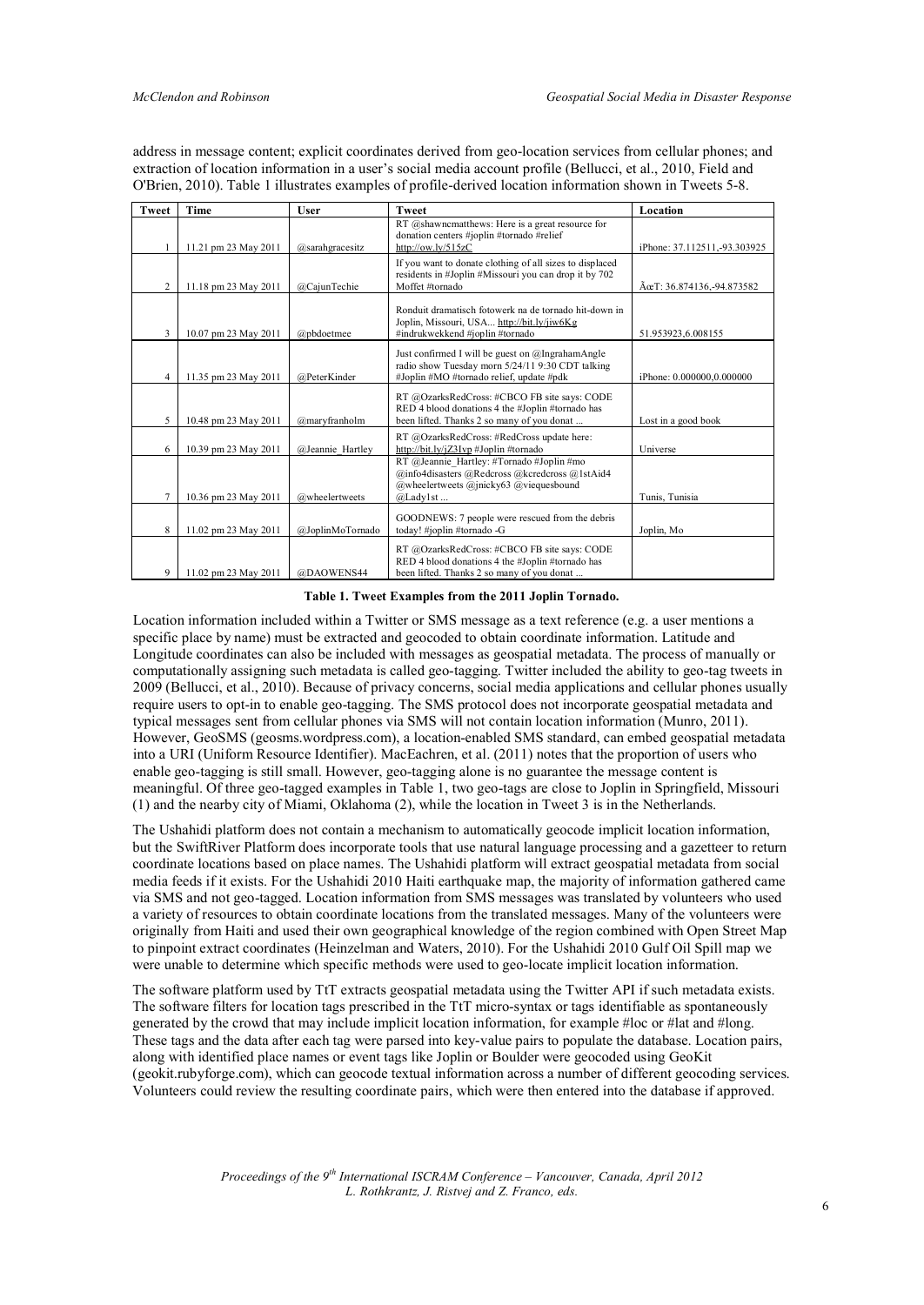#### **COMPARING USHAHIDI AND TWEAK THE TWEET**

Here we draw comparisons between Ushahidi and TtT in three key dimensions. First, we describe what types of data and variables are captured by each effort. Next, we compare the interactive mapping tools that each platform provides. We conclude our comparisons by characterizing how each platform has resulted in tangible actions by responders and emergency managers. We use four recent disasters in these comparisons. For Ushahidi, we explore its use in the 2010 Haiti earthquake and 2010 Gulf Oil Spill. For TtT we focus on the 2011 Joplin tornado and 2010 Boulder Fourmile Canyon fire. We were unable to find directly overlapping events for both platforms. Ushahidi deployments tend to focus on larger disasters rather than the localized events focused on by TtT. For one overlapping event, the 2010 Haiti earthquake, TtT had not yet implemented mapping tools, and in other overlapping events (like 2010 Pakistan floods) TtT has integrated their efforts with Ushahidi.

|                        | Ushahidi Field                      | <b>TtT Field Name</b>                           |                                                                         | <b>Definition - Ushahidi</b>                                                |  |  |
|------------------------|-------------------------------------|-------------------------------------------------|-------------------------------------------------------------------------|-----------------------------------------------------------------------------|--|--|
| <b>Field type</b>      | Name                                | Boulder <sup>1</sup><br>$J$ op $\text{lin}^2$   | <b>Definition - TtT</b>                                                 |                                                                             |  |  |
| #<br><b>Record ID</b>  |                                     | Record $ID^1 / ID^2$                            | Unique identifier                                                       | Unique identifier                                                           |  |  |
| Event                  |                                     | Event <sup>1</sup>                              | Event Hashtag - used for Place location                                 |                                                                             |  |  |
| Categorization         | Category                            |                                                 | Primary Hashtag – only one allowed –<br>used for Key legend in Web Maps | Multiple categories allowed – used for<br>Web Map Category Filter in Legend |  |  |
| Report                 | <b>Incident Title</b>               |                                                 | Partial parsed tweet with hashtags<br>removed for pop-up display        | <b>Report Title for Web Report</b>                                          |  |  |
| <b>Details</b>         |                                     | Details $1$                                     | Partial parsed tweet with hashtags<br>removed for pop-up display        |                                                                             |  |  |
| <b>Original Report</b> | <b>Description</b>                  | Text <sup>2</sup>                               | Original tweet                                                          | Original Message (in original language<br>and translated if necessary)      |  |  |
| <b>Date/Time Stamp</b> | <b>Incident Date</b>                | Time <sup>1,2</sup>                             | Tweet time stamp                                                        | Message time stamp                                                          |  |  |
| Date Time              |                                     | Date_Time <sup>2</sup>                          | Time contained in tweet message                                         |                                                                             |  |  |
| Info                   |                                     | $\mathrm{Info}^1$                               | Volunteer added comment                                                 |                                                                             |  |  |
| Source                 |                                     | Source $1,2$                                    | Twitter user                                                            |                                                                             |  |  |
| Contact                |                                     | Contact <sup>1,2</sup>                          | Name, number, web page or other contact<br>info contained in tweet      |                                                                             |  |  |
| Completed              |                                     | Complete <sup>1,2</sup>                         | Indication if report was acted upon                                     |                                                                             |  |  |
| <b>Status</b>          |                                     | Status <sup>1</sup>                             | $?$ All $N/A$                                                           |                                                                             |  |  |
| Verification           | Verified                            | Verified <sup>1</sup>                           | $?$ All $N/A$                                                           | Corroborated via incident report<br>credibility vote                        |  |  |
| <b>Actionable</b>      |                                     | Actionable <sup>1</sup>                         | ? All N/A                                                               |                                                                             |  |  |
| Approved               | Approved                            |                                                 |                                                                         | Map location approved                                                       |  |  |
| Author                 |                                     | Tweet Author <sup>1</sup> / Author <sup>2</sup> | The author of the record in the<br>spreadsheet or author of retweet     |                                                                             |  |  |
| Tweet                  |                                     | Tweet <sup>1</sup>                              | Original Tweet                                                          |                                                                             |  |  |
| <b>Photo URL</b>       |                                     | Photo URL <sup>1</sup> , Photo <sup>2</sup>     | URL to photo                                                            |                                                                             |  |  |
| Video                  |                                     | Video $2$                                       | URL to Video                                                            |                                                                             |  |  |
| <b>Location</b> (Text) | Location <sup>1,2</sup><br>Location |                                                 | <b>Parsed location string</b>                                           | <b>Parsed location string</b>                                               |  |  |
| Mapped                 |                                     | Mapped <sup>1</sup>                             | ? All N/A                                                               |                                                                             |  |  |
| Longitude<br>Longitude |                                     | $GPS$ Long <sup>1,2</sup>                       | <b>Derived Longitude</b>                                                | <b>Derived Longitude</b>                                                    |  |  |
| Latitude               | Latitude                            | GPS Lat $^{1,2}$                                | <b>Derived Latitude</b>                                                 | <b>Derived Latitude</b>                                                     |  |  |

**Table 2. Comparing data collected from TtT and Ushahidi** 

#### **Raw Data**

Data generated during a disaster from social media networks tend to be ephemeral and if it is not collected during the disaster, it can be difficult to conduct related research after the fact. Collecting raw data from Twitter older than two weeks has become challenging due to changes in the Twitter API that forbid certain types of archiving. Here, we conduct our analysis using the spreadsheets gathered from each application and additional analytical results from the PeopleBrowsr ([www.peoplebrowsr.com\)](http://www.peoplebrowsr.com) service which provides 1000 days of social media content and social analytics for marketers (not including SMS). We did not include PeopleBrowsr analytics for the 2010 Haiti earthquake because that data collected was primarily from SMS, and PeopleBrowsr analytics are not available for the 2010 Boulder Fourmile Canyon fire due to a small number of reports.

In Table 2 we list all fields we discovered in the TtT and Ushahidi spreadsheets and our interpretation of the definitions for each field type for each application. Common fields which we think share a common meaning across both platforms are highlighted. The Ushahidi platform has fewer fields (eight vs. twenty-five for TtT) and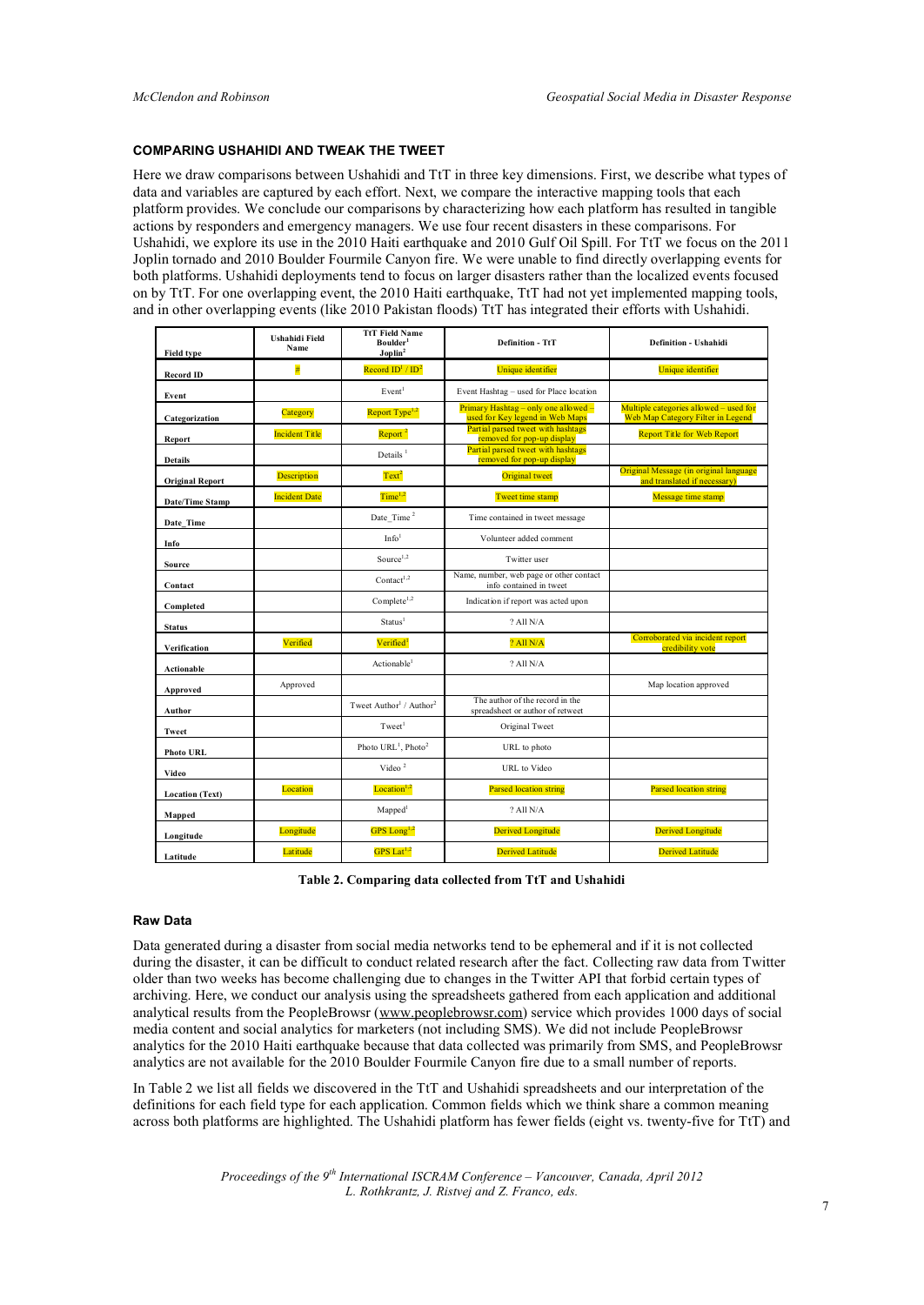they do not vary between the two incidents. TtT has variation in field names and the number of fields. We note that it is difficult to differentiate between the terms Status, Actionable and Verified in the TtT fields.

In the content summary shown in Table 3 the Ushahidi field "Approved" always shows a rating of 100%. According to Ushahidi documentation all messages are "approved" once valid location coordinates are determined and an administrator approves the content. Reports that are not yet approved are not displayed. The "verified" field indicates a report is submitted by or corroborated by a trusted source or an administrator. Table 3 shows that 6% and 40% of the records were corroborated in the 2010 Haiti earthquake and 2010 Gulf Oil Spill events. Raw data from TtT did not reveal the meaning of the codes "Status", "Actionable", and "Verified."

The 2010 Gulf Oil Spill Ushahidi spreadsheet lists the first incident date eleven days after the Deepwater Horizon explosion. The total number of tweets with the #oilspill keyword from April 10th to October 18th, 2010 according to PeopleBrowsr, is 22,199. The Louisiana Bucket Brigade collected 2952 reports according to their spreadsheet, representing approximately 13% of the total Twitter traffic by the PeopleBrowsr estimate. Of note is that all 2952 reports were geo-located. Additionally, there were only 9 tweets on the day after the explosion and no tweets for the next 17 days. The traffic over six months highlights the extended nature of the disaster.

The 2011 Joplin tornado data starts the day after the tornado and ends 27 days after the tornado. According to PeopleBrowsr there were 333,387 total Twitter mentions of the #Joplin keyword from May 13 to June 13th, 2011. TtT identified 504 tweets that were entered into the spreadsheet. This represents approximately 0.02% of the total Twitter traffic if the PeopleBrowsr estimates are correct. This highlights the challenge associated with harvesting social media communications during temporally-limited crises. It is also interesting to note that 65% of the 504 records in the TtT spreadsheet for the 2011 Joplin tornado and 54% of the 522 records for the 2010 Boulder Fourmile Canyon fire included locations. Examination of the raw data reveals frequent status communication between volunteers that was not mapped because it was not relevant to the event itself.

|          | Incident                 | Incident<br>Date      | <b>Reports</b> | <b>First Report</b><br>Date | <b>Last Report</b><br>Date | %Verified        | %Approved | %Actionable      | %Complete  | %LAT/LONG |
|----------|--------------------------|-----------------------|----------------|-----------------------------|----------------------------|------------------|-----------|------------------|------------|-----------|
| TtT      | Joplin<br>Tornado $2$    | 5/22/2011<br>5:34 PM  | 504            | 5/23/2011<br>12:11 AM       | 6/13/2011<br>11:10 PM      | N/A <sup>1</sup> |           | N/A <sup>2</sup> | $0.4%^{2}$ | 65%       |
|          | Boulder<br>Fourmile Fire | 9/6/2010<br>10:00 AM  | 522            | 9/8/2010<br>5:50 PM         | 9/17/2010<br>9:33 PM       |                  |           | N/A              | N/A        | 54%       |
| Ushahidi | Haiti<br>Earthquake      | 1/12/2010<br>4:53 PM  | 3589           | 1/12/2010<br>4:08 AM        | 5/18/2010<br>4:26 PM       | 6%               | 100%      |                  |            | 100%      |
|          | Gulf Oil Spill           | 4/10/2010<br>10:00 PM | 2952           | 4/21/2010<br>1:44 PM        | 10/18/2010<br>10:07 PM     | 40%              | 100%      |                  |            | 100%      |

**Table 3. Summary of Ushahidi and TtT Spreadsheet Content** 

#### **Maps**

Cartographic representation of crisis mapping represents another challenge in the use of social media communications for disaster response because of the need to display large volumes of data while avoiding information overload. This is complicated further by the fact that potential users of crisis maps, including citizens, responders, volunteers, journalists and managers will have different expectations influenced by their social and physical relation to the crisis event (Liu and Palen, 2010). Field and O'Brien (2010) recognize that given the growth of social media communications and the geospatial component integral to an interconnected world, good cartography is crucial for creating maps with a purpose that are more than one-dimensional.

Crisis maps created by Ushahidi and TtT are quite similar (Figure 1) in terms of their core features. Both platforms utilize simple interactive map mashups and categorized point symbols to represent reports. Ushahidi has the ability to generalize dense sets of reports into aggregated symbols, making it scalable to larger datasets. Both platforms have recently introduced temporal displays to highlight report frequency over time (frequency graph in Ushahidi and time-categorized markers in TtT). The overall map and interface aesthetic is significantly more refined in current implementations of Ushahidi, perhaps reflecting its relative maturity compared to TtT.

Neither platform supports significant geospatial analysis capabilities. Basic filtering controls are available to winnow the dataset, but there are no quantitative spatial analysis methods available to identify clusters or to compare current patterns to past patterns. A significant difference between platforms is that Ushahidi provides alerting tools for users to "listen" for reports from a given area or matching a given set of thematic criteria.

Spatial data interoperability in both platforms is supported through spreadsheet downloads of raw data, making it possible for users to ingest collected information into a full-featured GIS if necessary.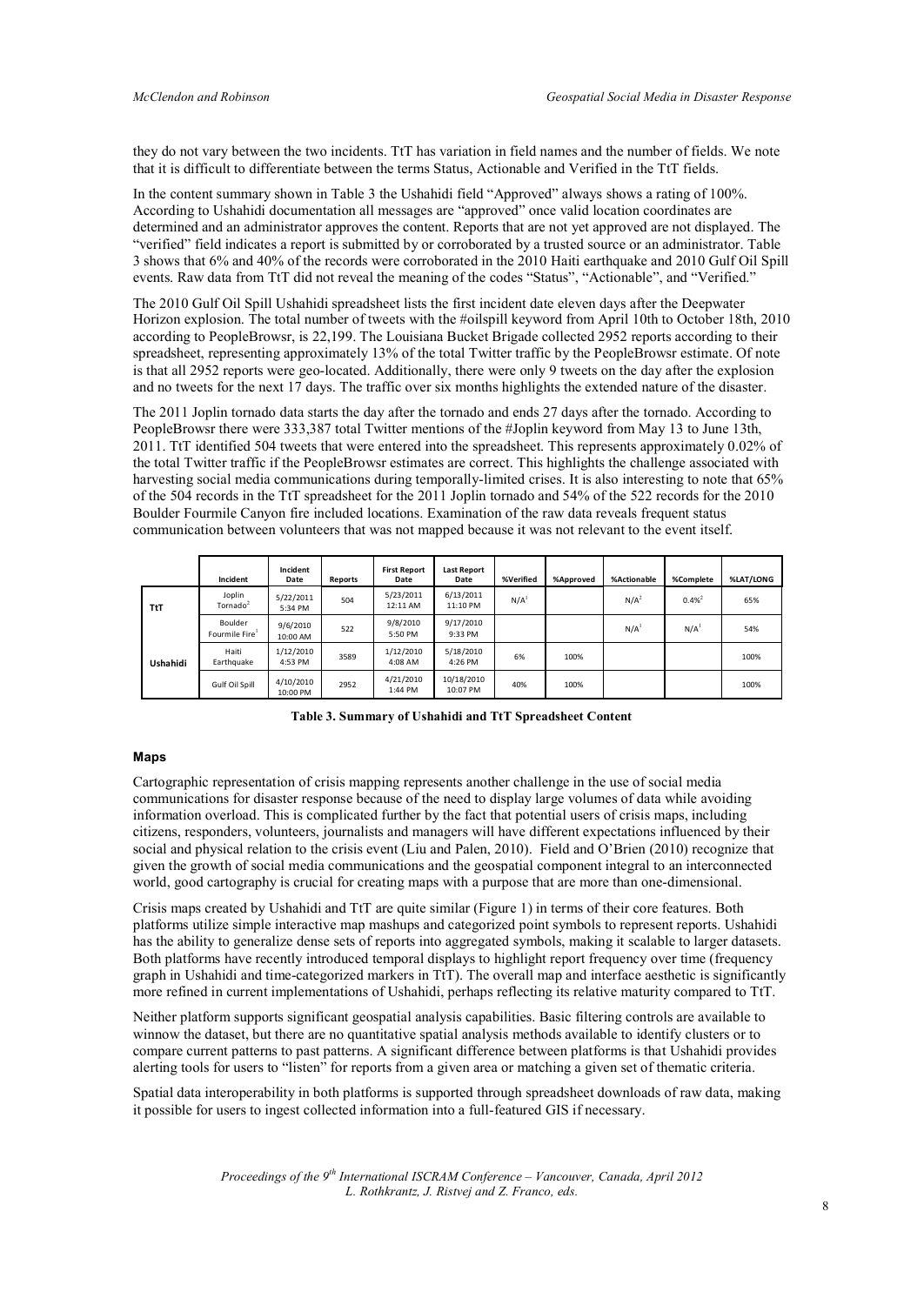

**Figure 1. Examples of Ushahidi (left) and Tweak the Tweet (right) Mapping Interfaces** 

#### **Evidence of Action**

Understanding the effectiveness of efforts like TtT and Ushahidi is a difficult task. We concentrated our efforts on identifying impacts from media reports, after action reports, and TtT and Ushahidi's own assessments.

Project Epic and TtT gained recognition for their efforts during the 2010 Boulder Fourmile Canyon fire when CNN ran a story which credited TtT for integrating crisis information through the use of volunteers and social media (Spellman, 2010). One article cites Project Epic's use of a map with geo-located tweets to tracking the fire movements from citizen reports (Orlando, 2011). Another news report (Petty, 2010) describes how TtT was used to gather and map data from the 2010 Boulder Fourmile Canyon fire, including information not provided through official emergency response channels. We did not find many media reports of the specific use of TtT after the 2011 Joplin tornado, but the use of the syntax was promoted by organizations like Crisis Commons.

Following the 2010 Haiti earthquake, Craig Fugate, Director of FEMA, tweeted that the Ushahidi Haiti Map was the most "comprehensive and up-to-date map available to humanitarian organizations" (Heinzelman and Waters, 2010). Newsweek's profile of the Ushahidi efforts after Haiti indicate that the crisis map resulted in saving lives (Ramirez, 2010). One after action report (UN-SPIDER, 2010) notes that the US Marines used Ushahidi to coordinate locations and direct relief efforts. They also indicate that data from Ushahidi was used to direct Coast Guard responders for search and rescue. The Ushahidi Blog (blog.ushahidi.com) highlights multiple examples of action items and response efforts generated by Ushahidi, including food and water deliveries.

The 2010 Gulf Oil Spill Ushahidi map represented a different use of this technology in disaster response. The oil spill was not as much a direct threat to lives as it was a threat to local economies and the environment. Use of the map has been primarily to raise awareness of the ongoing ecological disaster and to document the damage. One article highlighted the fact that the information collected would be useful in long-term recovery efforts and could also be used in future legal actions over long-term damage to ecosystems and livelihoods (Sutter, 2010).

A common thread throughout the reports we reviewed is that the impact of geospatial social media platforms on tangible emergency response actions is not yet well-defined. While both have received media attention and have clearly captured public interest, there are few specific examples of the information leading to different decisionmaking patterns, widespread allocation of resources, or information leading to the rescue of disaster victims.

#### **Future Design Considerations and Conclusions**

The recent use of social media communications in disaster response is largely driven by volunteer organizations. Engagement with volunteers during the 2010 Haiti earthquake by TtT prompted TtT developers to focus research on a second layer of crowdsourcing: communication between volunteers and response organizations (Starbird, 2011). By working with crisis volunteer organizations TtT has continued to promote the use of the micro-syntax after a disaster. Spurred by lessons learned from deployments of crisis mapping efforts like Ushahidi, the Standby Task Force was recently formed to organize volunteers and provide a dedicated technical interface to the humanitarian community to assist in dealing with new sources of information like social media.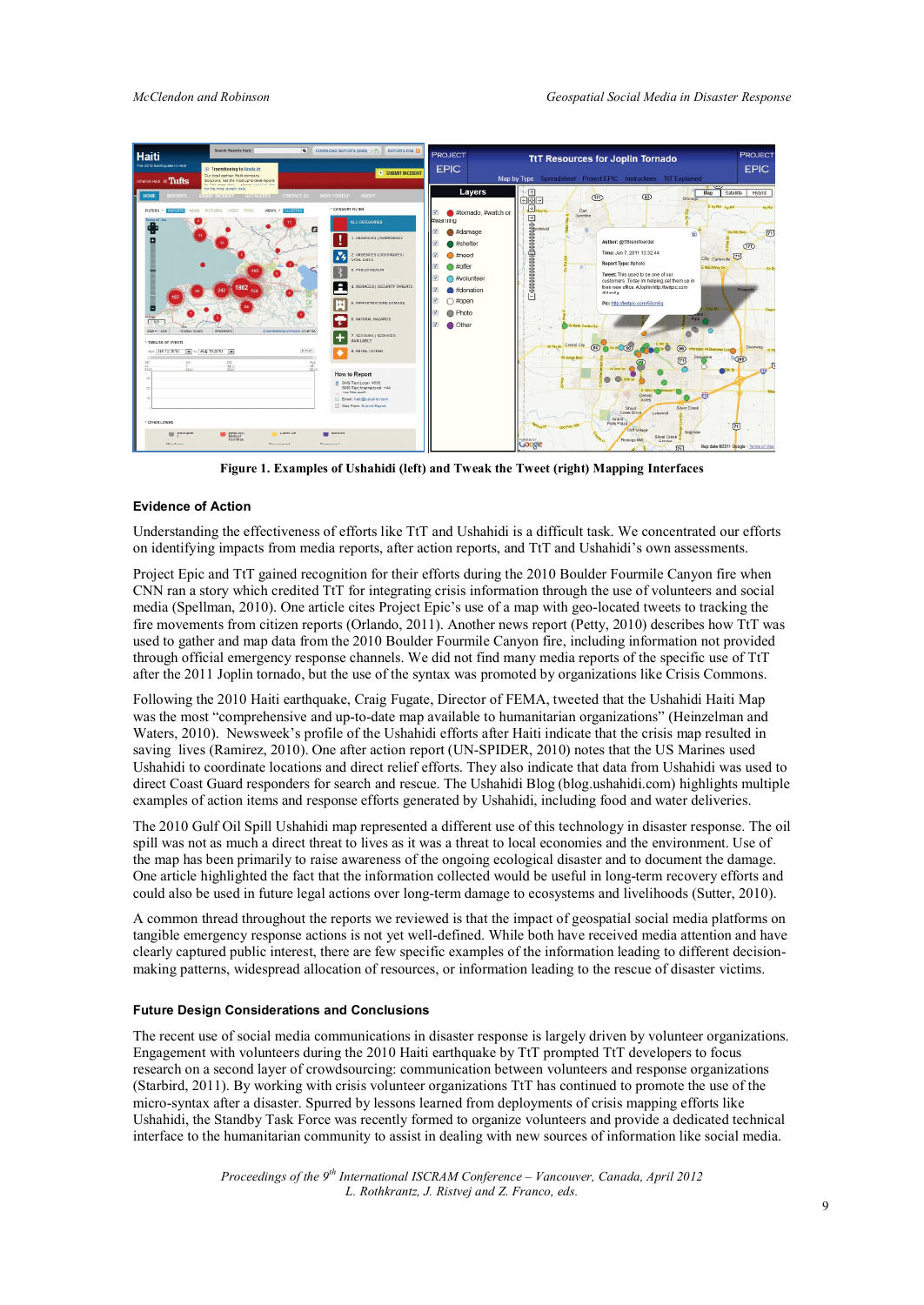A key design consideration going forward is to ensure effective mechanisms for disseminating and sharing information between first responders and crisis managers. A UN report suggests that efforts like Ushahidi and TtT may contribute to information overload, citing that a large percentage of the information gathered was already in the hands of relief organizations on the ground (UN-SPIDER, 2010). This does not take into consideration the value of mapping the information and providing crisis managers a mechanism to identify clusters where relief organizations and first responders could concentrate their efforts.

We have outlined several reasons why extracting the location from social media is difficult, and further research is needed in this area, especially in the role of automatic geocoding and disambiguation of text descriptions of place. Ushahidi point out that from 40,000 Haiti-related SMS messages only 5% were mapped (Norheim-Hagtun and Meier, 2010), but that does not mean that the other 95% did not contain any geospatial information. To support analytical reasoning and geospatial analysis we should be able to uncover patterns that reference physical and cultural regions, types of landforms, directional information and topological relations in addition to basic point locations. A range of recent research focuses on the challenges of extracting actionable information from social media. Munro (2011) proposes models to systematically identify actionable items using trending categories or topics, subwords, and spatiotemporal clusters. MacEachren, et al. (2011) discuss how SensePlace2, a geovisual analytics application, includes a crawler application designed to systematically query the Twitter API based on crisis-relevant keywords and phrases. Vieweg, et al. (2010) have recently described an automated methodology to detect messages that will be useful for situational awareness.

Credibility and verification of information is another area that needs to be addressed in future research. One report indicates that search teams found a high proportion of SMS reports about trapped wounded victims turned out to be coming from families wanting to recover their dead relatives (Harvard Humanitarian Initiative, 2011). Some recent research has focused on identifying ways in which credibility might be automatically assessed in Tweets by evaluating message content, user profile details, and message propagation (Castillo, et al., 2011).

Finally, we must develop effective cartographic representation techniques to ensure the usability of web maps for crises. A particular challenge for crisis mapping is that there are a wide range of expectations and technical skills associated the diverse group of people that need to use crisis maps, including citizens, responders, volunteers, journalists and managers. Not all groups are equally equipped to evaluate the results of geographical analysis. Maps are likely to be seen as credible evidence, even when the underlying data is of unknown quality.

There is no doubt that the contribution of social media communications during disaster has shifted the paradigm of emergency response to include at least a one-way social media dialog from those most affected. Mapping social media content provides a way to gather and visualize information from what can arguably considered the true first responders - the affected citizens who are the first to assess the situation and request assistance through social media. Driven by volunteers and advances in web-based technology, the proliferation of this information has grown faster than the analytical capabilities of disaster management organizations and workflows. TtT has contributed a method to filter, automate and direct information from social media sources during a disaster and Ushahidi has proven to be an effective and widely adoptable platform for displaying geospatially-oriented social media communications. However, TtT and Ushahidi have only tackled simple location-related problems and provided only rudimentary situational awareness and mapping capabilities to visualize the social media communication stream. Future research must focus on applications that go beyond basic crowdsourcing to develop information collections, analytical tools, coordination of communications, and mapping visualization to support all phases of disaster management. Future platforms developed with the volunteer community in mind will need to incorporate social media as one piece of an overall strategy to support situational awareness and response and recovery featuring effective two-way communications with citizens through social media.

## **ACKNOWLEDGEMENTS**

This material is based upon work supported by the U.S. Department of Homeland Security under Award Number: 2009-ST-061-CI0001. The views and conclusions contained here are those of the authors and should not be interpreted as necessarily representing the official policies of the U.S. Department of Homeland Security.

# **REFERENCES**

- 1. S. Vieweg, A.L. Hughes, K. Starbird, L. Palen, Microblogging during two natural hazards events: what twitter may contribute to situational awareness, in, ACM, Atlanta, Georgia, USA, 2010, pp. 1079-1088.
- 2. S.B. Liu, L. Palen, The new cartographers: crisis map mashups and the emergence of neogeographic practice, Cartography and Geographic Information Science, 37 (2010) 69-90.